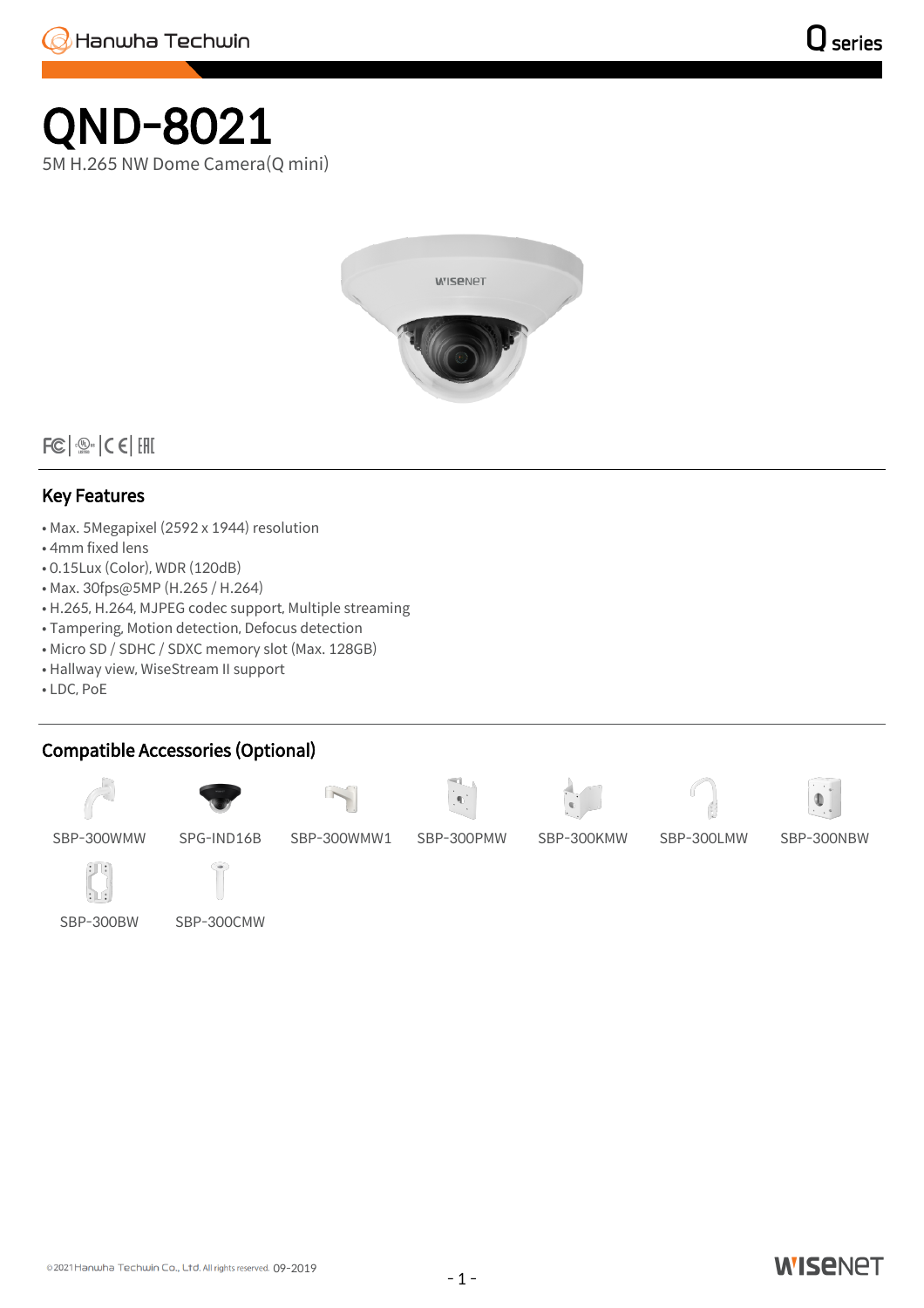| Video |  |
|-------|--|

| <b>Video</b>                     |                                                                                                                                                                                                                                              |
|----------------------------------|----------------------------------------------------------------------------------------------------------------------------------------------------------------------------------------------------------------------------------------------|
| <b>Imaging Device</b>            | 1/2.8" 5MP CMOS                                                                                                                                                                                                                              |
| <b>Resolution</b>                | 5MP mode: 2592x1944, 1920x1080, 1280x960, 1280x720, 800x600,<br>800x448, 720x576, 720x480, 640x480, 640x360, 320x240<br>4MP mode: 2560x1440, 1920x1080, 1280x960, 1280x720, 800x600,<br>800x448, 720x576, 720x480, 640x480, 640x360, 320x240 |
| Max. Framerate                   | H.265/H.264: Max. 30fps/25fps(60Hz/50Hz)<br>MJPEG: Max. 15fps/12fps(60Hz/50Hz)                                                                                                                                                               |
| Min. Illumination                | Color: 0.15Lux(F1.6, 1/30sec)                                                                                                                                                                                                                |
| <b>Video Out</b>                 | HDMI: 1080p@30/25fps(60/50Hz)                                                                                                                                                                                                                |
| Lens                             |                                                                                                                                                                                                                                              |
| <b>Focal Length (Zoom Ratio)</b> | 4.0mm fixed focal                                                                                                                                                                                                                            |
| Max. Aperture Ratio              | F1.6                                                                                                                                                                                                                                         |
| <b>Angular Field of View</b>     | H: 80.1°/ V: 58.0°/ D: 105.8°                                                                                                                                                                                                                |
| <b>Focus Control</b>             | Fixed                                                                                                                                                                                                                                        |
| Pan / Tilt / Rotate              |                                                                                                                                                                                                                                              |
| Pan / Tilt / Rotate Range        | 0°~350° / 0°~69° / 0°~355°                                                                                                                                                                                                                   |
| Operational                      |                                                                                                                                                                                                                                              |
| <b>Camera Title</b>              | Displayed up to 85 characters                                                                                                                                                                                                                |
| Day & Night                      | Auto(Electrical)                                                                                                                                                                                                                             |
| <b>Backlight Compensation</b>    | BLC, WDR, SSDR                                                                                                                                                                                                                               |
| <b>Wide Dynamic Range</b>        | 120dB                                                                                                                                                                                                                                        |
| <b>Digital Noise Reduction</b>   | <b>SSNR</b>                                                                                                                                                                                                                                  |
| <b>Motion Detection</b>          | 4ea, polygonal zones                                                                                                                                                                                                                         |
| <b>Privacy Masking</b>           | 6ea, rectangular zones                                                                                                                                                                                                                       |
| <b>Gain Control</b>              | Low / Middle / High                                                                                                                                                                                                                          |
| <b>White Balance</b>             | ATW / AWC / Manual / Indoor / Outdoor                                                                                                                                                                                                        |
| <b>LDC</b>                       | Support                                                                                                                                                                                                                                      |
| <b>Electronic Shutter Speed</b>  | Minimum / Maximum / Anti flicker (1/5~1/12,000sec)                                                                                                                                                                                           |
| <b>Video Rotation</b>            | Flip, Mirror, Hallway view(90°/270°)                                                                                                                                                                                                         |
| <b>Analytics</b>                 | Defocus detection, Motion detection, Tampering                                                                                                                                                                                               |
| <b>Business Intelligence</b>     | People counting                                                                                                                                                                                                                              |
| <b>Alarm Triggers</b>            | Analytics, Network disconnect                                                                                                                                                                                                                |
| <b>Alarm Events</b>              | File upload via FTP and e-mail<br>Notification via e-mail<br>SD/SDHC/SDXC or NAS recording at event triggers                                                                                                                                 |
| <b>Network</b>                   |                                                                                                                                                                                                                                              |
| <b>Ethernet</b>                  | RJ-45(10/100BASE-T)                                                                                                                                                                                                                          |
| <b>Video Compression</b>         | H.265/H.264: Main/High, MJPEG                                                                                                                                                                                                                |

Smart Codec WiseStream II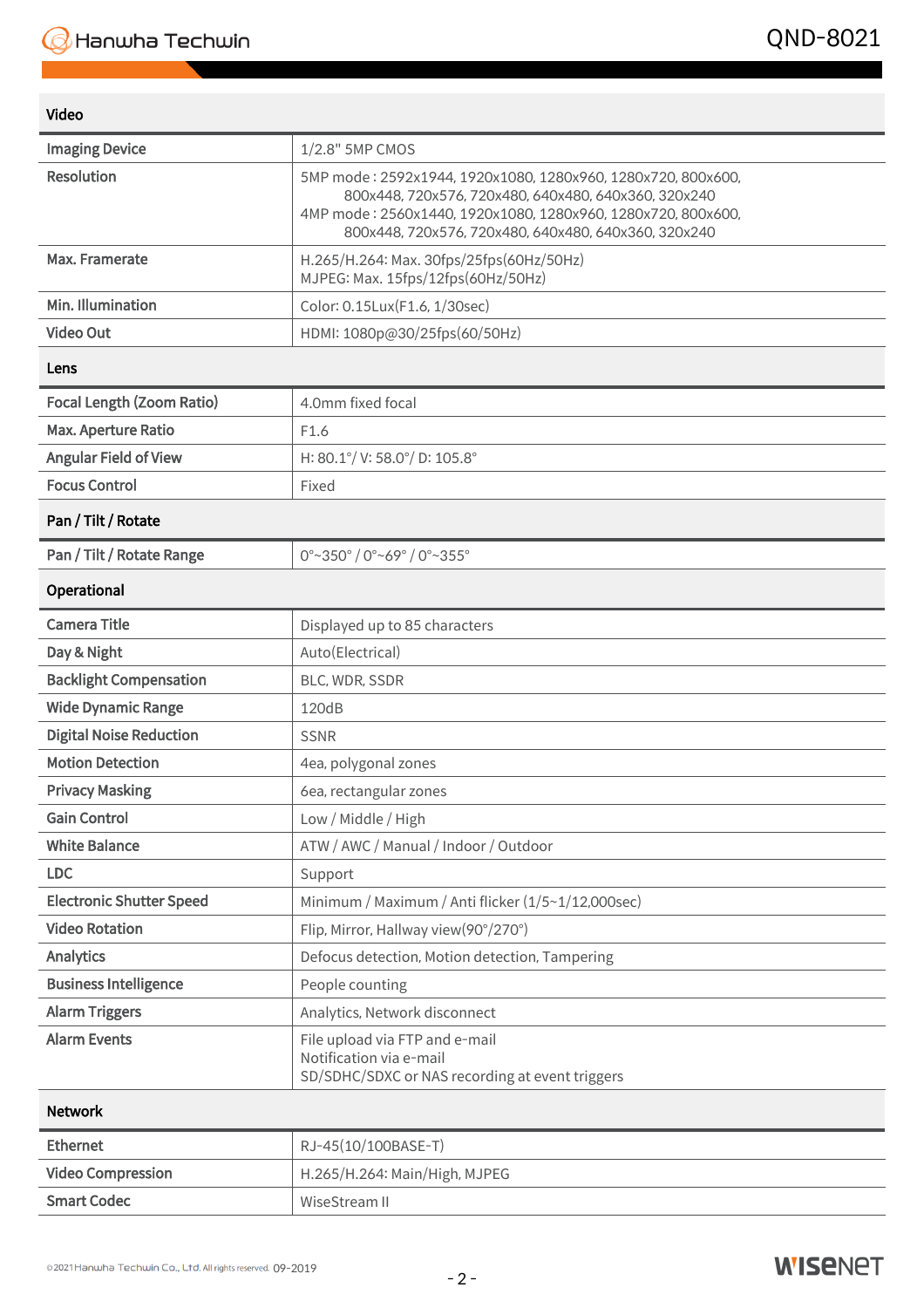| <b>Bitrate Control</b>                   | H.264/H.265: CBR or VBR<br><b>MJPEG: VBR</b>                                                                                                                                             |
|------------------------------------------|------------------------------------------------------------------------------------------------------------------------------------------------------------------------------------------|
| <b>Streaming</b>                         | Unicast(6 users) / Multicast<br>Multiple streaming(Up to 3 profiles)                                                                                                                     |
| Protocol                                 | IPv4, IPv6, TCP/IP, UDP/IP, RTP(UDP), RTP(TCP), RTCP, RTSP, NTP, HTTP, HTTPS, SSL/TLS,<br>DHCP, FTP, SMTP, ICMP, IGMP, SNMPv1/v2c/v3(MIB-2), ARP, DNS, DDNS, QoS, UPnP,<br>Bonjour, LLDP |
| Security                                 | HTTPS(SSL) Login Authentication<br>Digest Login Authentication<br>IP Address Filtering<br>User access log<br>802.1X Authentication(EAP-TLS, EAP-LEAP)                                    |
| <b>Application Programming Interface</b> | ONVIF Profile S/G/T<br>SUNAPI(HTTP API)<br>Wisenet open platform                                                                                                                         |
| General                                  |                                                                                                                                                                                          |
| Webpage Language                         | English, Korean, Chinese, French, Italian, Spanish, German, Japanese, Russian, Swedish,<br>Portuguese, Czech, Polish, Turkish, Dutch                                                     |
| <b>Edge Storage</b>                      | Micro SD/SDHC/SDXC 1slot 128GB                                                                                                                                                           |
| Memory                                   | 512MB RAM, 256MB Flash                                                                                                                                                                   |
| <b>Environmental &amp; Electrical</b>    |                                                                                                                                                                                          |
| <b>Operating Temperature / Humidity</b>  | $-10^{\circ}$ C ~ +40 $^{\circ}$ C(-14 $^{\circ}$ F ~ +104 $^{\circ}$ F) / Less than 90% RH                                                                                              |
| <b>Storage Temperature / Humidity</b>    | $-30^{\circ}$ C ~ +60 $^{\circ}$ C(-22 $^{\circ}$ F ~ +140 $^{\circ}$ F) / Less than 90% RH                                                                                              |
| Certification                            | IP42, IK08                                                                                                                                                                               |
| <b>Input Voltage</b>                     | PoE(IEEE802.3af, Class2)                                                                                                                                                                 |
| <b>Power Consumption</b>                 | PoE: Max 5.00W, typical 4.00W                                                                                                                                                            |
| Mechanical                               |                                                                                                                                                                                          |
| Color / Material                         | White / Plastic                                                                                                                                                                          |
| <b>RAL Code</b>                          | RAL9003                                                                                                                                                                                  |
| <b>Product Dimensions / Weight</b>       | Ø99.0x56.0mm(Ø3.9x2.2"), 165g(0.36 lb)                                                                                                                                                   |
| DORI (EN62676-4 standard)                |                                                                                                                                                                                          |
| Detect (25PPM/8PPF)                      | 61.7m(202.31ft)                                                                                                                                                                          |
| Observe (63PPM/19PPF)                    | 24.7m(80.92ft)                                                                                                                                                                           |
| Recognize (125PPM/38PPF)                 | 12.3m(40.46ft)                                                                                                                                                                           |
| Identify (250PPM/ 76PPF)                 | 6.2m(20.23ft)                                                                                                                                                                            |

• The lastest product information / specification can be found at hanwha-security.com

• Design and specifications are subject to change without notice.

• Wisenet is the proprietary brand of Hanwha Techwin, formerly known as Samsung Techwin.